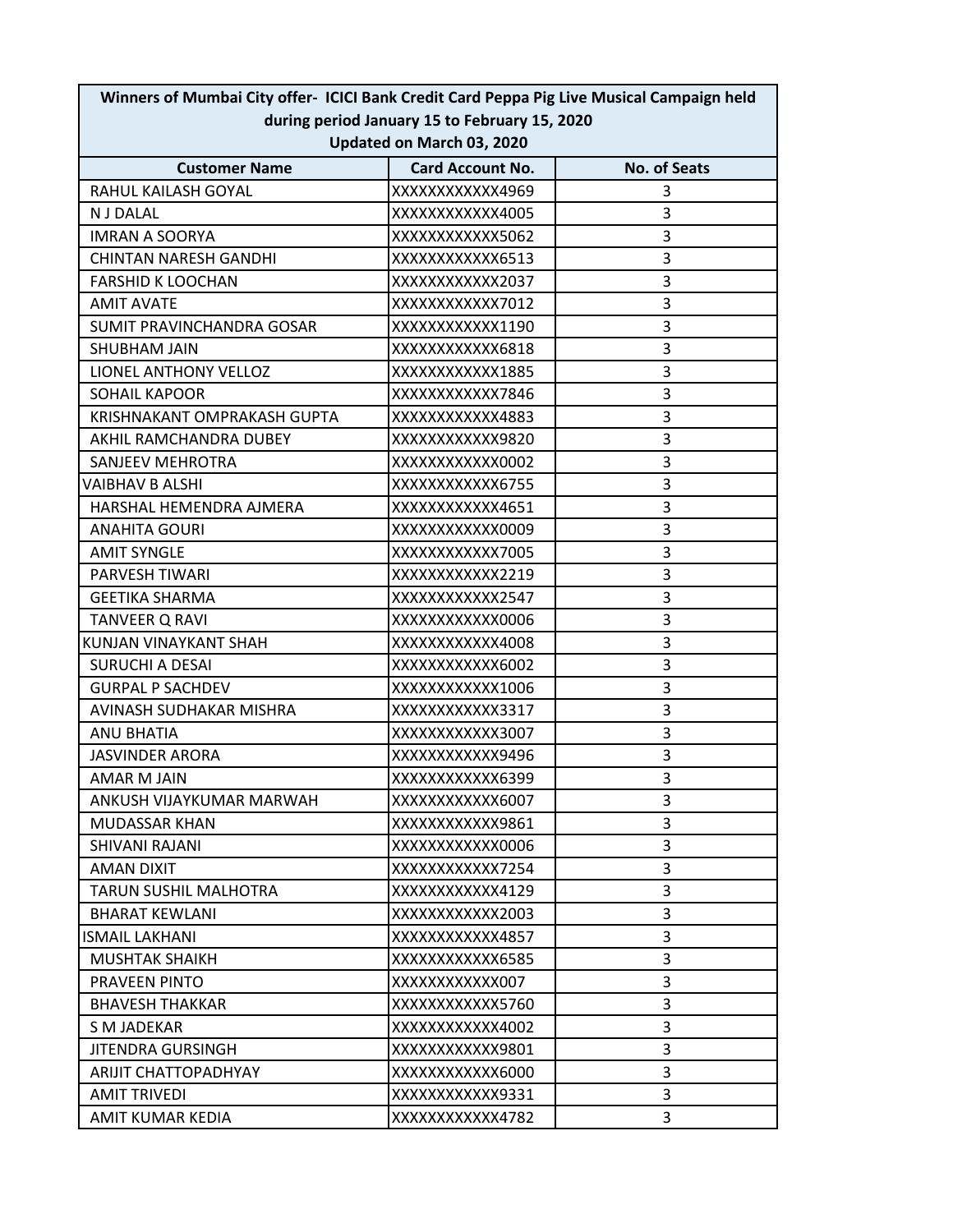| Winners of Mumbai City offer- ICICI Bank Credit Card Peppa Pig Live Musical Campaign held<br>during period January 15 to February 15, 2020<br>Updated on March 03, 2020 |                  |   |  |  |                      |                         |                     |
|-------------------------------------------------------------------------------------------------------------------------------------------------------------------------|------------------|---|--|--|----------------------|-------------------------|---------------------|
|                                                                                                                                                                         |                  |   |  |  | <b>Customer Name</b> | <b>Card Account No.</b> | <b>No. of Seats</b> |
|                                                                                                                                                                         |                  |   |  |  | <b>UTPAL SETH</b>    | XXXXXXXXXXXX3772        | 3                   |
| <b>AVISHKAR DHAMKO</b>                                                                                                                                                  | XXXXXXXXXXXX0140 | 3 |  |  |                      |                         |                     |
| LAKSHMI NANDAN PANDE                                                                                                                                                    | XXXXXXXXXXX4005  | 3 |  |  |                      |                         |                     |
| <b>VISHAL SHAH</b>                                                                                                                                                      | XXXXXXXXXXXX8139 | 3 |  |  |                      |                         |                     |
| <b>AMIT NIHALANI</b>                                                                                                                                                    | XXXXXXXXXXX7056  | 3 |  |  |                      |                         |                     |
| <b>MONAZ TANTTRA</b>                                                                                                                                                    | XXXXXXXXXXX9763  | 3 |  |  |                      |                         |                     |
| <b>PRADEEP LOKUR</b>                                                                                                                                                    | XXXXXXXXXXXX7000 | 3 |  |  |                      |                         |                     |
| MITHIL LALITBHAI SHAH                                                                                                                                                   | XXXXXXXXXXXX3479 | 3 |  |  |                      |                         |                     |
| ABHAYKUMAR WADKE                                                                                                                                                        | XXXXXXXXXXXX0231 | 3 |  |  |                      |                         |                     |
| <b>HITEN JAIN</b>                                                                                                                                                       | XXXXXXXXXXXX2004 | 3 |  |  |                      |                         |                     |
| <b>MRIDUL MEHTA</b>                                                                                                                                                     | XXXXXXXXXXXX0974 | 3 |  |  |                      |                         |                     |
| Mayur Kapur                                                                                                                                                             | XXXXXXXXXXX4279  | 3 |  |  |                      |                         |                     |
| <b>CHINTAN ASHOK THAKKAR</b>                                                                                                                                            | XXXXXXXXXXXX7921 | 3 |  |  |                      |                         |                     |
| R K AGARWAL                                                                                                                                                             | XXXXXXXXXXX1000  | 3 |  |  |                      |                         |                     |
| <b>CHAITANYA BHATT</b>                                                                                                                                                  | XXXXXXXXXXXX2079 | 3 |  |  |                      |                         |                     |
| <b>KASHMIRA SHAH</b>                                                                                                                                                    | XXXXXXXXXXX4005  | 3 |  |  |                      |                         |                     |
| <b>SUBHABRATA GHOSAL</b>                                                                                                                                                | XXXXXXXXXXXX6005 | 3 |  |  |                      |                         |                     |
| PURVESH NIRANJAN TRIVEDI                                                                                                                                                | XXXXXXXXXXXX3897 | 3 |  |  |                      |                         |                     |
| RUSHANK VYOMESH SHAH                                                                                                                                                    | XXXXXXXXXXXX3379 | 3 |  |  |                      |                         |                     |
| PRATIK JT1                                                                                                                                                              | XXXXXXXXXXXX0580 | 3 |  |  |                      |                         |                     |
| HUZEFA A DEHGAMWALA                                                                                                                                                     | XXXXXXXXXXXX5005 | 3 |  |  |                      |                         |                     |
| PRAVIN KUMAR PARAS MAL PRAVIN                                                                                                                                           | XXXXXXXXXXXX9897 | 3 |  |  |                      |                         |                     |
| <b>VIJAY KOTHARI</b>                                                                                                                                                    | XXXXXXXXXXXX5102 | 3 |  |  |                      |                         |                     |
| <b>ROSHAN N SINGH</b>                                                                                                                                                   | XXXXXXXXXXXX0554 | 3 |  |  |                      |                         |                     |
| RAHUL ASHOK DEORUKHKAR                                                                                                                                                  | XXXXXXXXXXXX8532 | 3 |  |  |                      |                         |                     |
| <b>BASUDEV BIREN DASS</b>                                                                                                                                               | XXXXXXXXXXXX1067 | 3 |  |  |                      |                         |                     |
| <b>ANIL LAHOTI</b>                                                                                                                                                      | XXXXXXXXXXX1404  | 3 |  |  |                      |                         |                     |
| T PARAMASIVAM                                                                                                                                                           | XXXXXXXXXXXX5001 | 3 |  |  |                      |                         |                     |
| <b>MADHAV S NENE</b>                                                                                                                                                    | XXXXXXXXXXX1098  | 3 |  |  |                      |                         |                     |
| <b>MORGAN JOHN DSOUZA</b>                                                                                                                                               | XXXXXXXXXXXX7202 | 3 |  |  |                      |                         |                     |
| RAM NIWAS YADAV                                                                                                                                                         | XXXXXXXXXXXX3192 | 3 |  |  |                      |                         |                     |
| RICHARD MASCARENHAS                                                                                                                                                     | XXXXXXXXXXX4429  | 3 |  |  |                      |                         |                     |
| <b>GEETA KOTIAN</b>                                                                                                                                                     | XXXXXXXXXXXX3001 | 3 |  |  |                      |                         |                     |
| PRATIK THAKUR PANCHAL                                                                                                                                                   | XXXXXXXXXXXX5738 | 3 |  |  |                      |                         |                     |
| RAJU S NANAWARE                                                                                                                                                         | XXXXXXXXXXXX7000 | 3 |  |  |                      |                         |                     |
| DULLAN RAHMATULLAA                                                                                                                                                      | XXXXXXXXXXXX3189 | 3 |  |  |                      |                         |                     |
| DEVEN LODAYA                                                                                                                                                            | XXXXXXXXXXXX5006 | 3 |  |  |                      |                         |                     |
| SABIN KUMAR SATYANARAYAN GUPTA                                                                                                                                          | XXXXXXXXXXX2003  | 3 |  |  |                      |                         |                     |
| YOGESH R SHROFF                                                                                                                                                         | XXXXXXXXXXXX6169 | 3 |  |  |                      |                         |                     |
| RAJESH VASUDEO TEJNANI                                                                                                                                                  | XXXXXXXXXXX4390  | 3 |  |  |                      |                         |                     |
| <b>MAMATA SHAH</b>                                                                                                                                                      | XXXXXXXXXXXX3002 | 3 |  |  |                      |                         |                     |
| SAIRA ZIAUDDIN                                                                                                                                                          | XXXXXXXXXXXX3230 | 3 |  |  |                      |                         |                     |
|                                                                                                                                                                         |                  |   |  |  |                      |                         |                     |